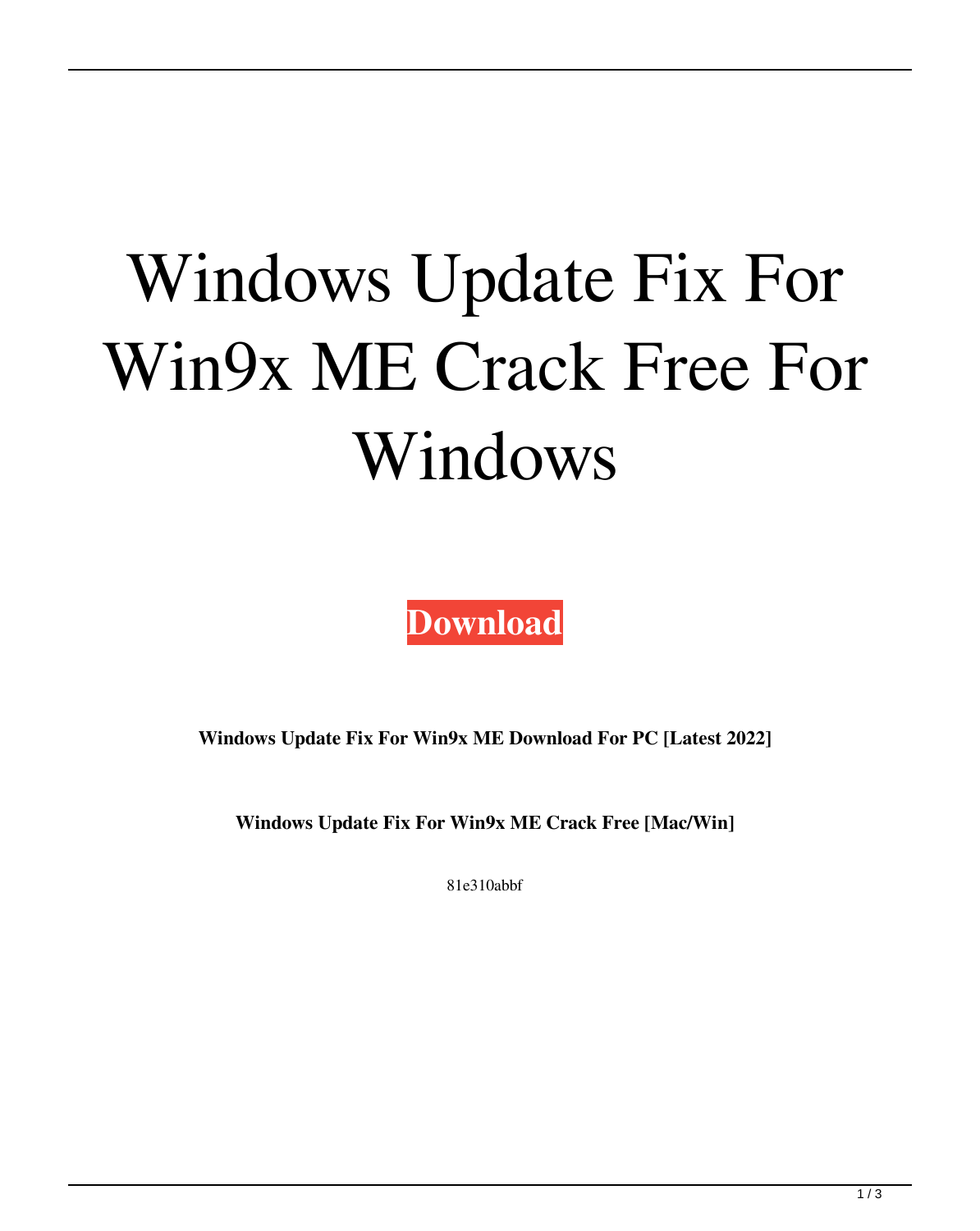## **Windows Update Fix For Win9x ME Crack+ Activation Code Free Download**

## **What's New in the Windows Update Fix For Win9x ME?**

 $==$ This update fixes an issue with the Windows Update web site and update checks which prevented the user from downloading updates or receiving email about updates. In addition, this update also installs the current root certificate updates which were just recently released. =================== How to use: =================== The Windows Update Fix for Win9x/ME updates Windows Update on your computer. To find out if Windows Update Fix for Win9x/ME is available for your product, go to the following Microsoft site: What to do if you need support:

============================= If you need technical support, please contact your Microsoft account representative or visit the Microsoft Hardware Support website. PC Support User Account Support Forums: ================ Windows Update (Support) Microsoft Windows Customer Service (also posted on - Steve

----------------------------------------------------------------------- In Win98se (and 9x/ME) the content of the site "" is included in the content of the site "". This file "included.html" has a line which redirects the user to "". This included file can be deleted with the free utility "Unincluded.exe". The original content of "" can be accessed if the file "included.html" is deleted. A similar but nonredirecting situation is found in the content of the "about" page of the Internet Explorer. In that case the "IE.INI" configuration file has a line which causes the content of the site "" to be included in the content of the site "". Unfortunately this "included.html" file cannot be deleted. It cannot be deleted even with the Microsoft supplied utility "Configfix.exe". The included file "included.html" in the content of the Win98se / 9x / ME "" has a line like: This line causes the image "images/